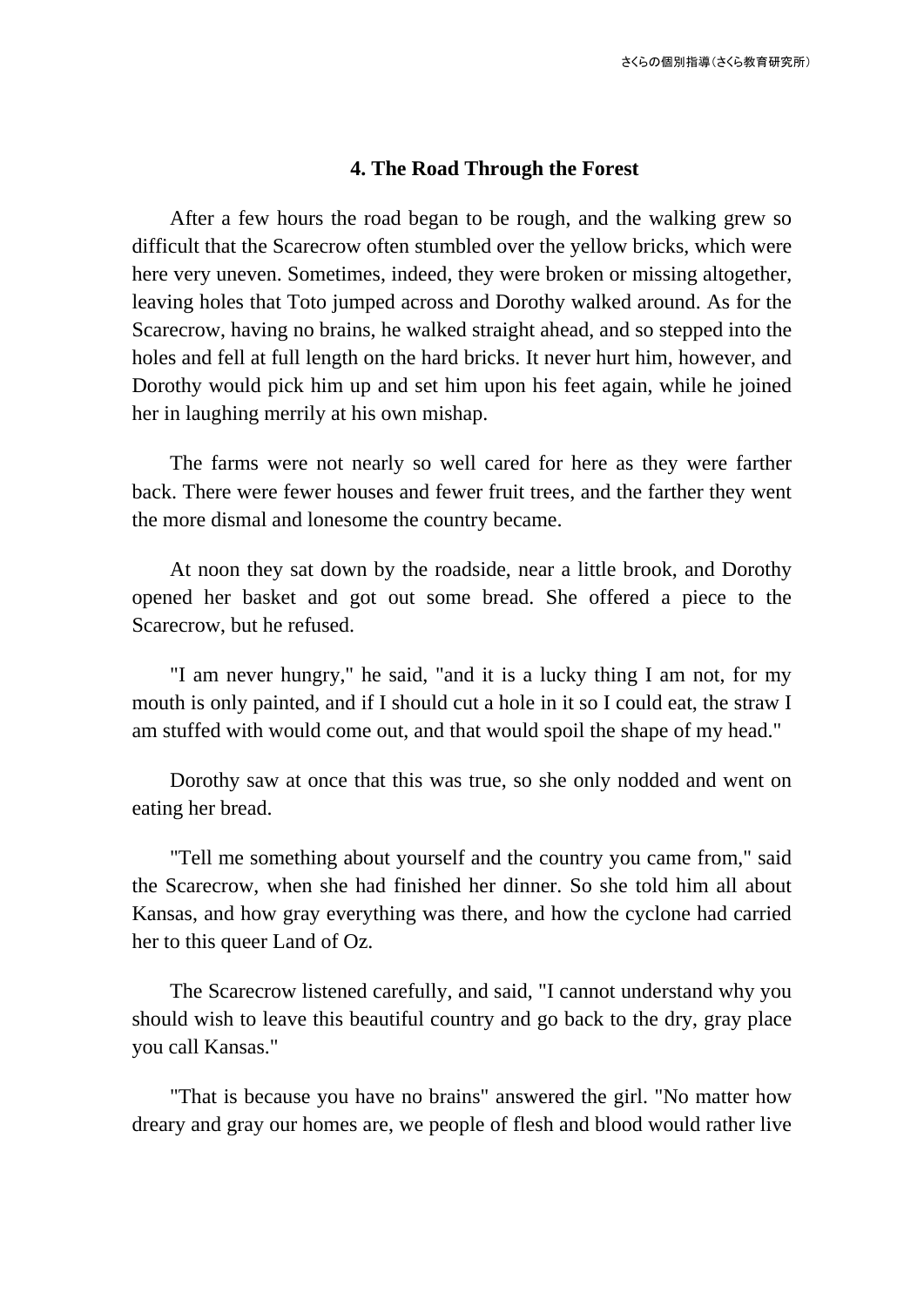there than in any other country, be it ever so beautiful. There is no place like home."

The Scarecrow sighed.

"Of course I cannot understand it," he said. "If your heads were stuffed with straw, like mine, you would probably all live in the beautiful places, and then Kansas would have no people at all. It is fortunate for Kansas that you have brains."

"Won't you tell me a story, while we are resting?" asked the child.

The Scarecrow looked at her reproachfully, and answered:

"My life has been so short that I really know nothing whatever. I was only made day before yesterday. What happened in the world before that time is all unknown to me. Luckily, when the farmer made my head, one of the first things he did was to paint my ears, so that I heard what was going on. There was another Munchkin with him, and the first thing I heard was the farmer saying, `How do you like those ears?'

"They aren't straight," answered the other.

"'Never mind," said the farmer. "'They are ears just the same," which was true enough.

"`Now I'll make the eyes,'" said the farmer. So he painted my right eye, and as soon as it was finished I found myself looking at him and at everything around me with a great deal of curiosity, for this was my first glimpse of the world.

"`That's a rather pretty eye,'" remarked the Munchkin who was watching the farmer. "`Blue paint is just the color for eyes.'

"`I think I'll make the other a little bigger,'" said the farmer. And when the second eye was done I could see much better than before. Then he made my nose and my mouth. But I did not speak, because at that time I didn't know what a mouth was for. I had the fun of watching them make my body and my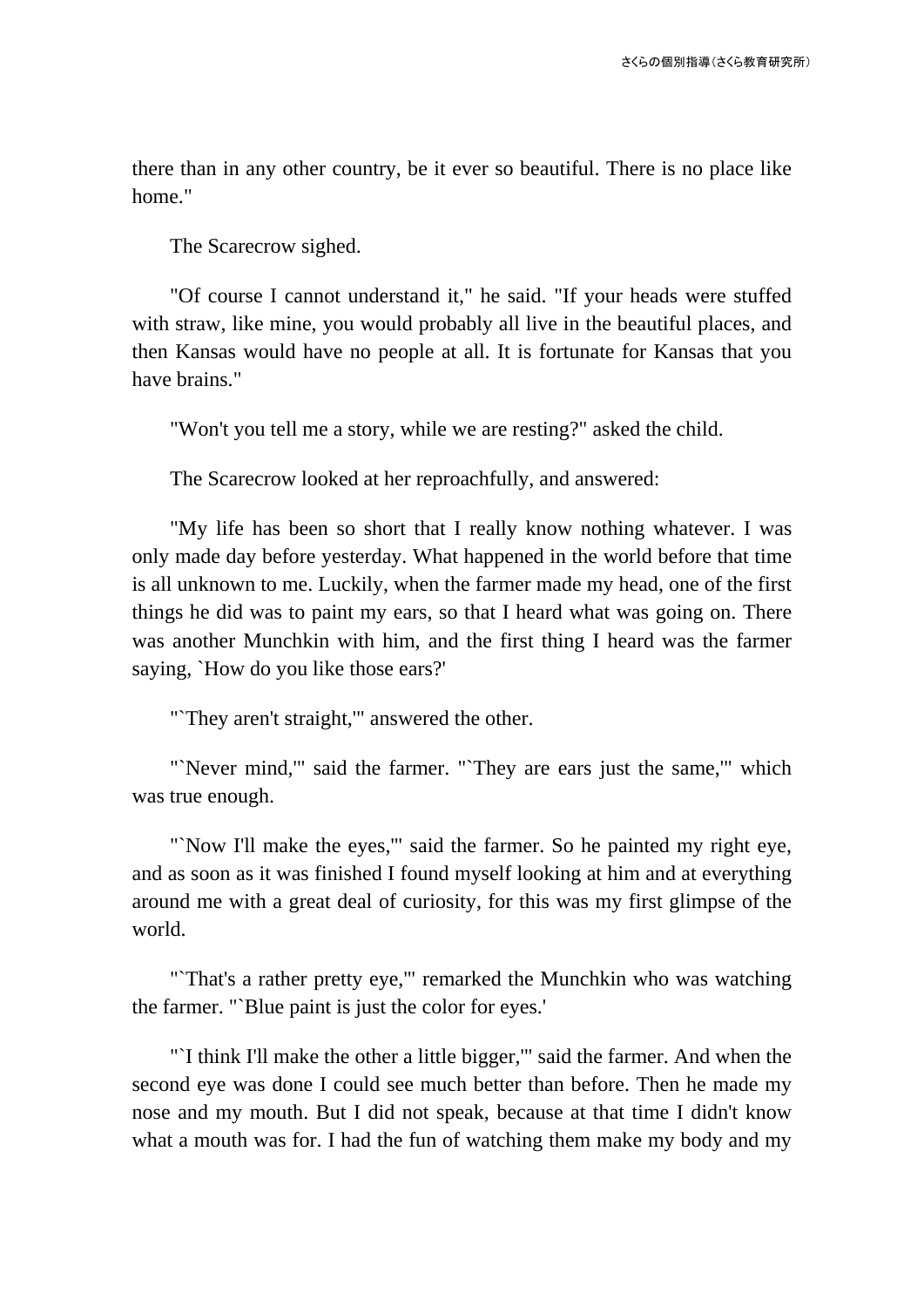arms and legs; and when they fastened on my head, at last, I felt very proud, for I thought I was just as good a man as anyone.

"`This fellow will scare the crows fast enough,' said the farmer. `He looks just like a man.'

"`Why, he is a man,' said the other, and I quite agreed with him. The farmer carried me under his arm to the cornfield, and set me up on a tall stick, where you found me. He and his friend soon after walked away and left me alone.

"I did not like to be deserted this way. So I tried to walk after them. But my feet would not touch the ground, and I was forced to stay on that pole. It was a lonely life to lead, for I had nothing to think of, having been made such a little while before. Many crows and other birds flew into the cornfield, but as soon as they saw me they flew away again, thinking I was a Munchkin; and this pleased me and made me feel that I was quite an important person. By and by an old crow flew near me, and after looking at me carefully he perched upon my shoulder and said:

"`I wonder if that farmer thought to fool me in this clumsy manner. Any crow of sense could see that you are only stuffed with straw.' Then he hopped down at my feet and ate all the corn he wanted. The other birds, seeing he was not harmed by me, came to eat the corn too, so in a short time there was a great flock of them about me.

"I felt sad at this, for it showed I was not such a good Scarecrow after all; but the old crow comforted me, saying, `If you only had brains in your head you would be as good a man as any of them, and a better man than some of them. Brains are the only things worth having in this world, no matter whether one is a crow or a man.'

"After the crows had gone I thought this over, and decided I would try hard to get some brains. By good luck you came along and pulled me off the stake, and from what you say I am sure the Great Oz will give me brains as soon as we get to the Emerald City."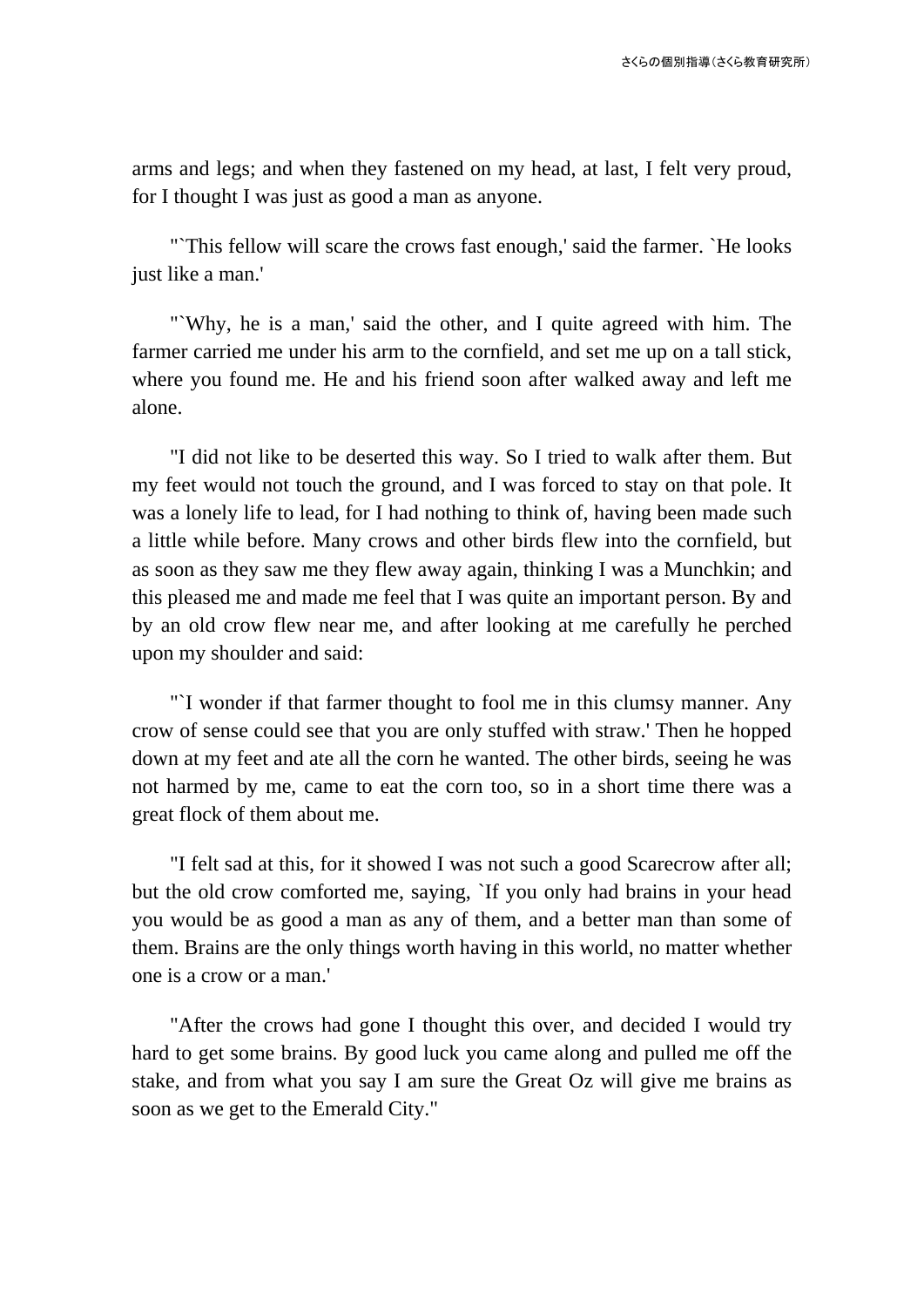"I hope so," said Dorothy earnestly, "since you seem anxious to have them."

"Oh, yes; I am anxious," returned the Scarecrow. "It is such an uncomfortable feeling to know one is a fool."

"Well," said the girl, "let us go." And she handed the basket to the Scarecrow.

There were no fences at all by the roadside now, and the land was rough and untilled. Toward evening they came to a great forest, where the trees grew so big and close together that their branches met over the road of yellow brick. It was almost dark under the trees, for the branches shut out the daylight; but the travelers did not stop, and went on into the forest.

"If this road goes in, it must come out," said the Scarecrow, "and as the Emerald City is at the other end of the road, we must go wherever it leads us."

"Anyone would know that," said Dorothy.

"Certainly; that is why I know it," returned the Scarecrow. "If it required brains to figure it out, I never should have said it."

After an hour or so the light faded away, and they found themselves stumbling along in the darkness. Dorothy could not see at all, but Toto could, for some dogs see very well in the dark; and the Scarecrow declared he could see as well as by day. So she took hold of his arm and managed to get along fairly well.

"If you see any house, or any place where we can pass the night," she said, "you must tell me; for it is very uncomfortable walking in the dark."

Soon after the Scarecrow stopped.

"I see a little cottage at the right of us," he said, "built of logs and branches. Shall we go there?"

"Yes, indeed," answered the child. "I am all tired out."